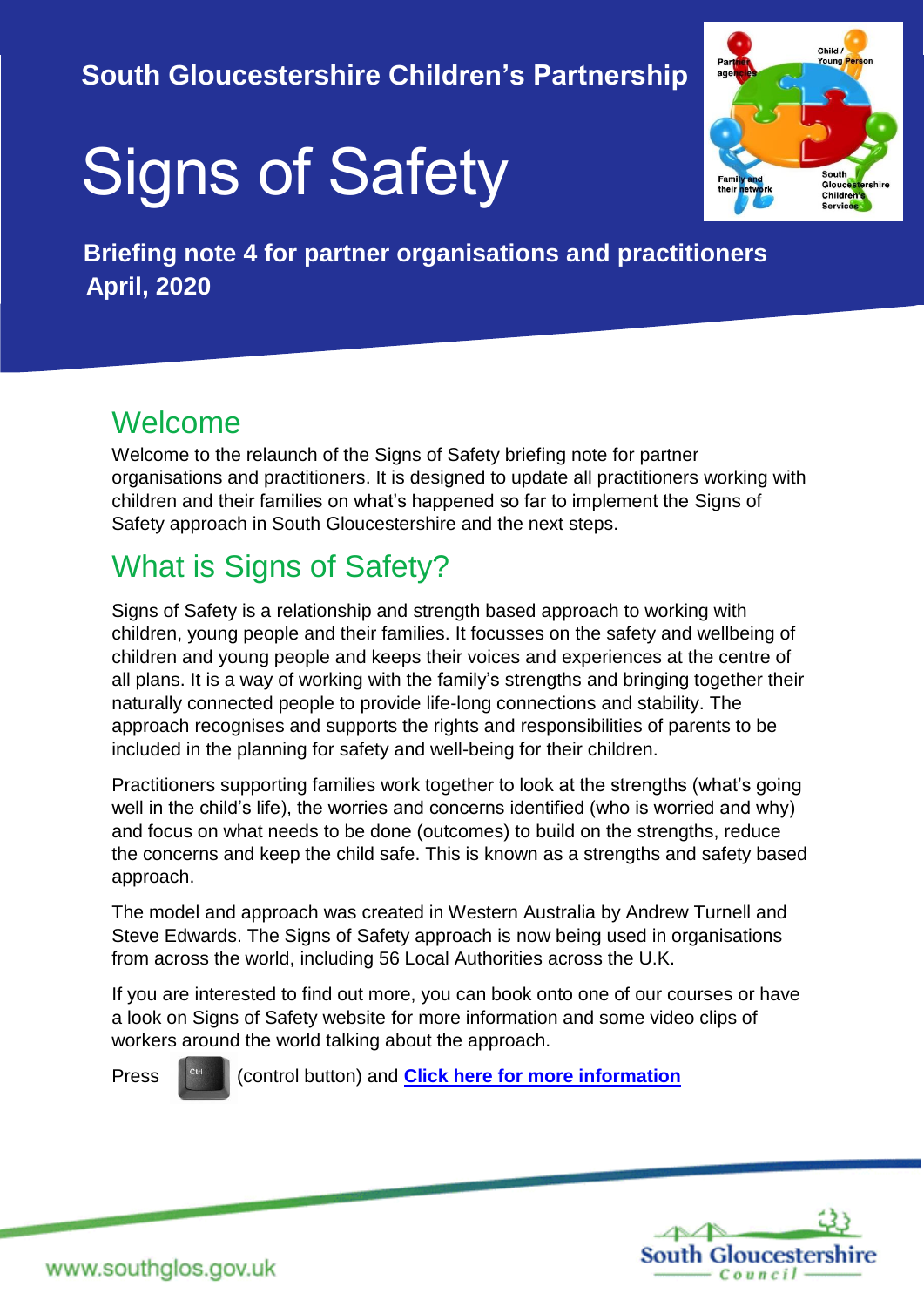# So where are we now with Signs of Safety in South Gloucestershire?



"Hi all, my name is Jo Hillier and I have been the Signs of Safety Practice Lead for South Gloucestershire Council since 3rd September, 2018. Since I have been in post I have been working with Children's Services teams to support their Signs of Safety Practice Leaders to help their teams use the approach consistently in their work with families. I look forward to meeting some of you at the Signs of Safety awareness and Signs of Safety in practice sessions."

The diagram below shows some of our journey so far with Signs of Safety:

# South Gloucestershire's Signs of Safety Journey

June, 2019- South Gloucestershire held two % day Signs of Safety Staff Conferences.

Sept, 2018-South Gloucestershire recruited a fulltime Signs of Safety Practice Leader role to support implementation.

June, 2016- South Gloucestershire held a Signs of Safety Staff Conference

2016- South Gloucestershire started delivering 2 day training for staff and sent first Practice Leaders to 5 day training

#### BY end of November, 2019

South Gloucestershire has delivered 2 day training to 448 staff and now have 79 Signs of Safety Practice leaders (5 day trained). We have offered introduction training to 782 staff from our partner agencies working with children in South Glos.

Nov 2017- Staff conference with Signs of Safety workshops.

2017- More practice leaders are trained to make sure there are Signs of Safety Practice Leaders across all of the teams

Dec 2015- South Gloucestershire decided to choose Signs of Safety as our Practice framework

Child / foung Pers **South** Gloucestershire Children's Services

## Partner Agencies and Signs of Safety

START>

To help our partner agencies understand the way we work with children, young people and families in South Gloucestershire, we have been offering Signs of Safety awareness training (3 hours) and Signs of Safety for partners training (1 day) courses.

We have been delivering these sessions since January 2016 and by October 2019 we have trained **782 staff** from our partner agencies. These sessions will continue in 2020 with a slight change to the structure. Please see South

Gloucestershire Learning and Development site to read about the courses and book onto future courses. [Please click here to look at Signs of Safety courses](https://learning.southglos.gov.uk/courses/bookings/default.asp?ds=1&keyword=signs+of+safety&curpage=1)